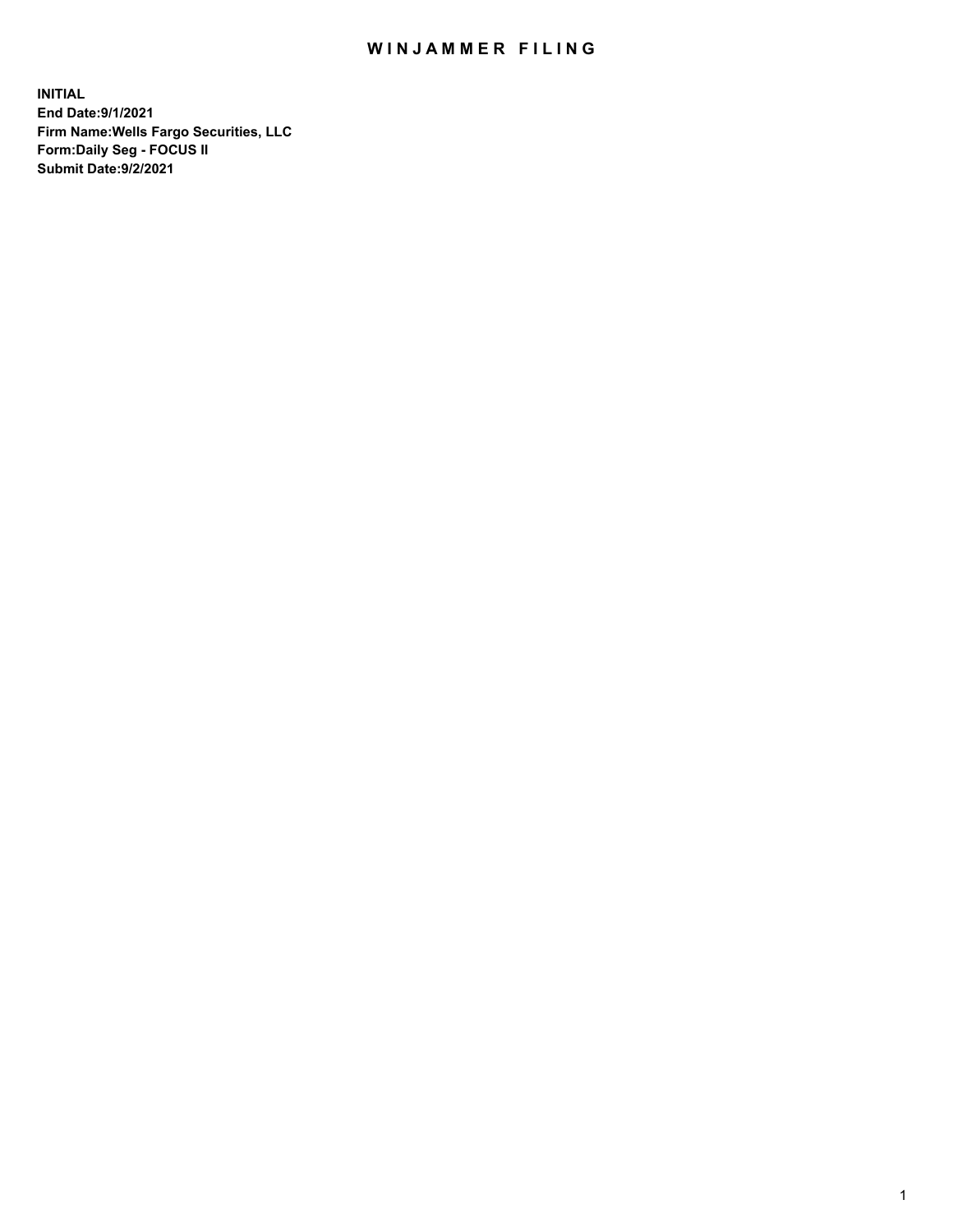**INITIAL End Date:9/1/2021 Firm Name:Wells Fargo Securities, LLC Form:Daily Seg - FOCUS II Submit Date:9/2/2021 Daily Segregation - Cover Page**

| Name of Company                                                                                                                                                                                                                                                                                                               | <b>Wells Fargo Securities LLC</b>                          |
|-------------------------------------------------------------------------------------------------------------------------------------------------------------------------------------------------------------------------------------------------------------------------------------------------------------------------------|------------------------------------------------------------|
| <b>Contact Name</b>                                                                                                                                                                                                                                                                                                           | <b>James Gnall</b>                                         |
| <b>Contact Phone Number</b>                                                                                                                                                                                                                                                                                                   | 917-699-6822                                               |
| <b>Contact Email Address</b>                                                                                                                                                                                                                                                                                                  | james.w.gnall@wellsfargo.com                               |
| FCM's Customer Segregated Funds Residual Interest Target (choose one):<br>a. Minimum dollar amount: ; or<br>b. Minimum percentage of customer segregated funds required:% ; or<br>c. Dollar amount range between: and; or<br>d. Percentage range of customer segregated funds required between:% and%.                        | 270,000,000<br><u>0</u><br>0 <sub>0</sub><br>00            |
| FCM's Customer Secured Amount Funds Residual Interest Target (choose one):<br>a. Minimum dollar amount: ; or<br>b. Minimum percentage of customer secured funds required:%; or<br>c. Dollar amount range between: and; or<br>d. Percentage range of customer secured funds required between: % and %.                         | 40,000,000<br><u>0</u><br>0 <sub>0</sub><br>0 <sub>0</sub> |
| FCM's Cleared Swaps Customer Collateral Residual Interest Target (choose one):<br>a. Minimum dollar amount: ; or<br>b. Minimum percentage of cleared swaps customer collateral required:%; or<br>c. Dollar amount range between: and; or<br>d. Percentage range of cleared swaps customer collateral required between:% and%. | 375,000,000<br><u>0</u><br>00<br>00                        |

Attach supporting documents CH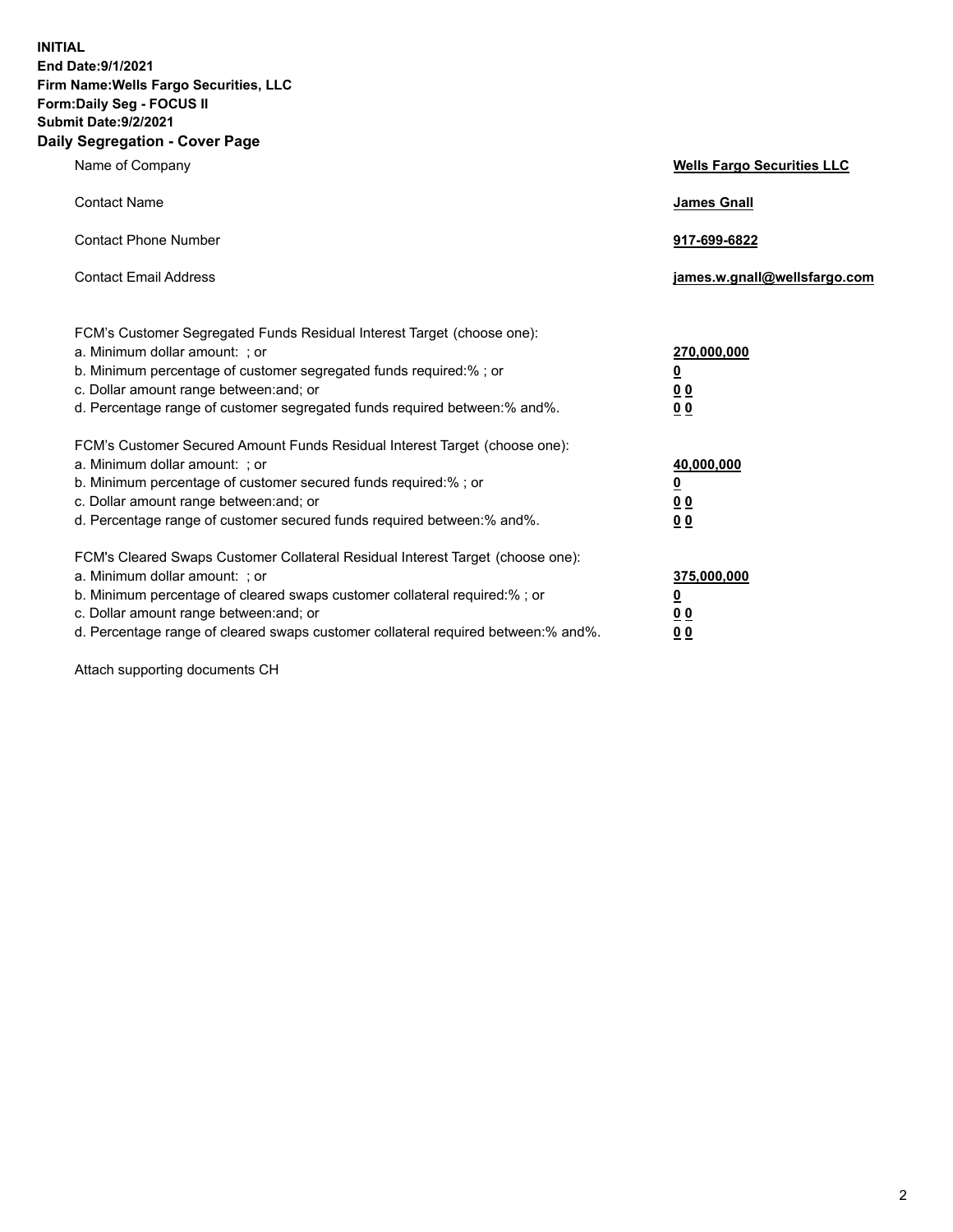**INITIAL End Date:9/1/2021 Firm Name:Wells Fargo Securities, LLC Form:Daily Seg - FOCUS II Submit Date:9/2/2021 Daily Segregation - Secured Amounts**

Foreign Futures and Foreign Options Secured Amounts Amount required to be set aside pursuant to law, rule or regulation of a foreign government or a rule of a self-regulatory organization authorized thereunder 1. Net ledger balance - Foreign Futures and Foreign Option Trading - All Customers A. Cash **226,736,985** [7315] B. Securities (at market) **206,668,097** [7317] 2. Net unrealized profit (loss) in open futures contracts traded on a foreign board of trade **28,856,472** [7325] 3. Exchange traded options a. Market value of open option contracts purchased on a foreign board of trade **13,607** [7335] b. Market value of open contracts granted (sold) on a foreign board of trade **-22,085** [7337] 4. Net equity (deficit) (add lines 1. 2. and 3.) **462,253,076** [7345] 5. Account liquidating to a deficit and account with a debit balances - gross amount **18,122,510** [7351] Less: amount offset by customer owned securities **-18,121,478** [7352] **1,032** [7354] 6. Amount required to be set aside as the secured amount - Net Liquidating Equity Method (add lines 4 and 5) 7. Greater of amount required to be set aside pursuant to foreign jurisdiction (above) or line 6. FUNDS DEPOSITED IN SEPARATE REGULATION 30.7 ACCOUNTS 1. Cash in banks A. Banks located in the United States **75,669,277** [7500]

B. Other banks qualified under Regulation 30.7 **14,248,851** [7520] **89,918,128**

2. Securities

- A. In safekeeping with banks located in the United States **123,758,178** [7540]
- B. In safekeeping with other banks qualified under Regulation 30.7 **0** [7560] **123,758,178** [7570]
- 3. Equities with registered futures commission merchants
	-
	-
	- C. Unrealized gain (loss) on open futures contracts **-26,430,385** [7600]
	- D. Value of long option contracts **13,607** [7610]
	-
- 4. Amounts held by clearing organizations of foreign boards of trade

## A. Cash **0** [7640]

- B. Securities **0** [7650]
- C. Amount due to (from) clearing organization daily variation **0** [7660]
- D. Value of long option contracts **0** [7670]
- E. Value of short option contracts **0** [7675] **0** [7680]
- 5. Amounts held by members of foreign boards of trade
	-
	-
	- C. Unrealized gain (loss) on open futures contracts **76,830,681** [7720]
	- D. Value of long option contracts **0** [7730]
	- E. Value of short option contracts **0** [7735] **224,833,824** [7740]
- 6. Amounts with other depositories designated by a foreign board of trade **0** [7760]
- 7. Segregated funds on hand **0** [7765]
- 8. Total funds in separate section 30.7 accounts **573,194,547** [7770]
- 9. Excess (deficiency) Set Aside for Secured Amount (subtract line 7 Secured Statement Page 1 from Line 8)
- 10. Management Target Amount for Excess funds in separate section 30.7 accounts **40,000,000** [7780]
- 11. Excess (deficiency) funds in separate 30.7 accounts over (under) Management Target **70,940,439** [7785]

**0** [7305]

**462,254,108** [7355]

## **462,254,108** [7360]

[7530]

 A. Cash **63,202,470** [7580] B. Securities **97,920,810** [7590] E. Value of short option contracts **-22,085** [7615] **134,684,417** [7620]

 A. Cash **-57,108,522** [7700] B. Securities **205,111,665** [7710] **110,940,439** [7380]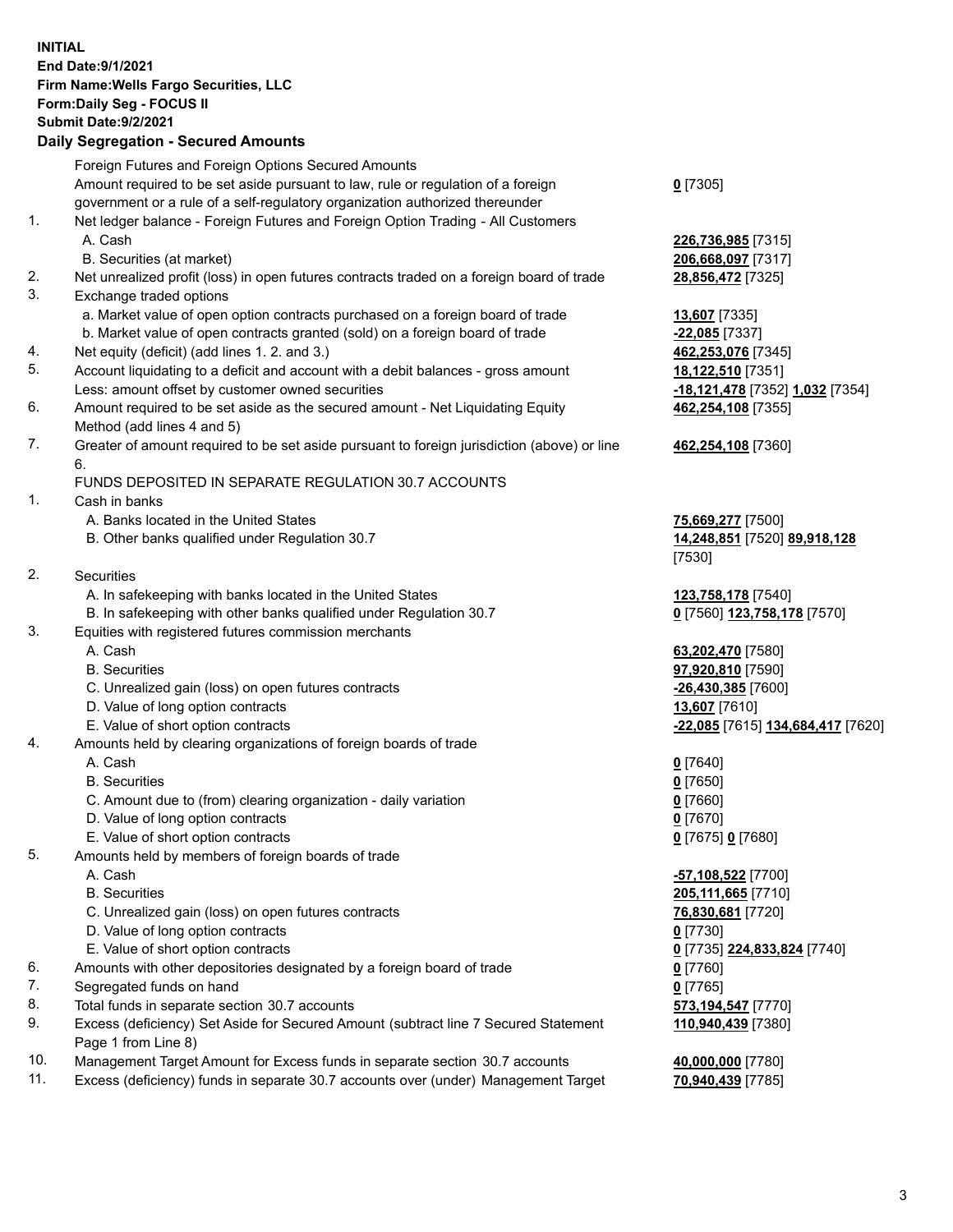|          | <b>INITIAL</b><br>End Date: 9/1/2021<br>Firm Name: Wells Fargo Securities, LLC<br>Form: Daily Seg - FOCUS II<br><b>Submit Date: 9/2/2021</b> |                                                       |
|----------|----------------------------------------------------------------------------------------------------------------------------------------------|-------------------------------------------------------|
|          | Daily Segregation - Segregation Statement                                                                                                    |                                                       |
|          | SEGREGATION REQUIREMENTS(Section 4d(2) of the CEAct)                                                                                         |                                                       |
| 1.       | Net ledger balance                                                                                                                           |                                                       |
|          | A. Cash                                                                                                                                      | 3,596,626,570 [7010]                                  |
|          | B. Securities (at market)                                                                                                                    | 1,895,404,726 [7020]                                  |
| 2.       | Net unrealized profit (loss) in open futures contracts traded on a contract market                                                           | -744,222,074 [7030]                                   |
| 3.       | Exchange traded options                                                                                                                      |                                                       |
|          | A. Add market value of open option contracts purchased on a contract market                                                                  | 1,860,980,252 [7032]                                  |
|          | B. Deduct market value of open option contracts granted (sold) on a contract market                                                          | -1,773,855,615 [7033]                                 |
| 4.<br>5. | Net equity (deficit) (add lines 1, 2 and 3)                                                                                                  | 4,834,933,859 [7040]                                  |
|          | Accounts liquidating to a deficit and accounts with<br>debit balances - gross amount                                                         |                                                       |
|          | Less: amount offset by customer securities                                                                                                   | 23,243,980 [7045]<br>-23,231,700 [7047] 12,280 [7050] |
| 6.       | Amount required to be segregated (add lines 4 and 5)                                                                                         | 4,834,946,139 [7060]                                  |
|          | FUNDS IN SEGREGATED ACCOUNTS                                                                                                                 |                                                       |
| 7.       | Deposited in segregated funds bank accounts                                                                                                  |                                                       |
|          | A. Cash                                                                                                                                      | 242,039,054 [7070]                                    |
|          | B. Securities representing investments of customers' funds (at market)                                                                       | 235,101,179 [7080]                                    |
|          | C. Securities held for particular customers or option customers in lieu of cash (at                                                          | 767,734,972 [7090]                                    |
|          | market)                                                                                                                                      |                                                       |
| 8.       | Margins on deposit with derivatives clearing organizations of contract markets                                                               |                                                       |
|          | A. Cash                                                                                                                                      | 2,148,375,631 [7100]                                  |
|          | B. Securities representing investments of customers' funds (at market)                                                                       | 845,244,626 [7110]                                    |
|          | C. Securities held for particular customers or option customers in lieu of cash (at                                                          | 1,127,669,754 [7120]                                  |
|          | market)                                                                                                                                      |                                                       |
| 9.       | Net settlement from (to) derivatives clearing organizations of contract markets                                                              | -16,668,601 [7130]                                    |
| 10.      | Exchange traded options                                                                                                                      |                                                       |
|          | A. Value of open long option contracts                                                                                                       | 1,860,980,252 [7132]                                  |
|          | B. Value of open short option contracts                                                                                                      | -1,773,855,615 [7133]                                 |
| 11.      | Net equities with other FCMs                                                                                                                 |                                                       |
|          | A. Net liquidating equity                                                                                                                    | $0$ [7140]                                            |
|          | B. Securities representing investments of customers' funds (at market)                                                                       | $0$ [7160]                                            |
|          | C. Securities held for particular customers or option customers in lieu of cash (at                                                          | $0$ [7170]                                            |
|          | market)                                                                                                                                      |                                                       |
| 12.      | Segregated funds on hand                                                                                                                     | $0$ [7150]                                            |
| 13.      | Total amount in segregation (add lines 7 through 12)                                                                                         | 5,436,621,252 [7180]                                  |
| 14.      | Excess (deficiency) funds in segregation (subtract line 6 from line 13)                                                                      | 601,675,113 [7190]                                    |
| 15.      | Management Target Amount for Excess funds in segregation                                                                                     | 270,000,000 [7194]                                    |
| 16.      | Excess (deficiency) funds in segregation over (under) Management Target Amount                                                               | 331,675,113 [7198]                                    |
|          | Excess                                                                                                                                       |                                                       |